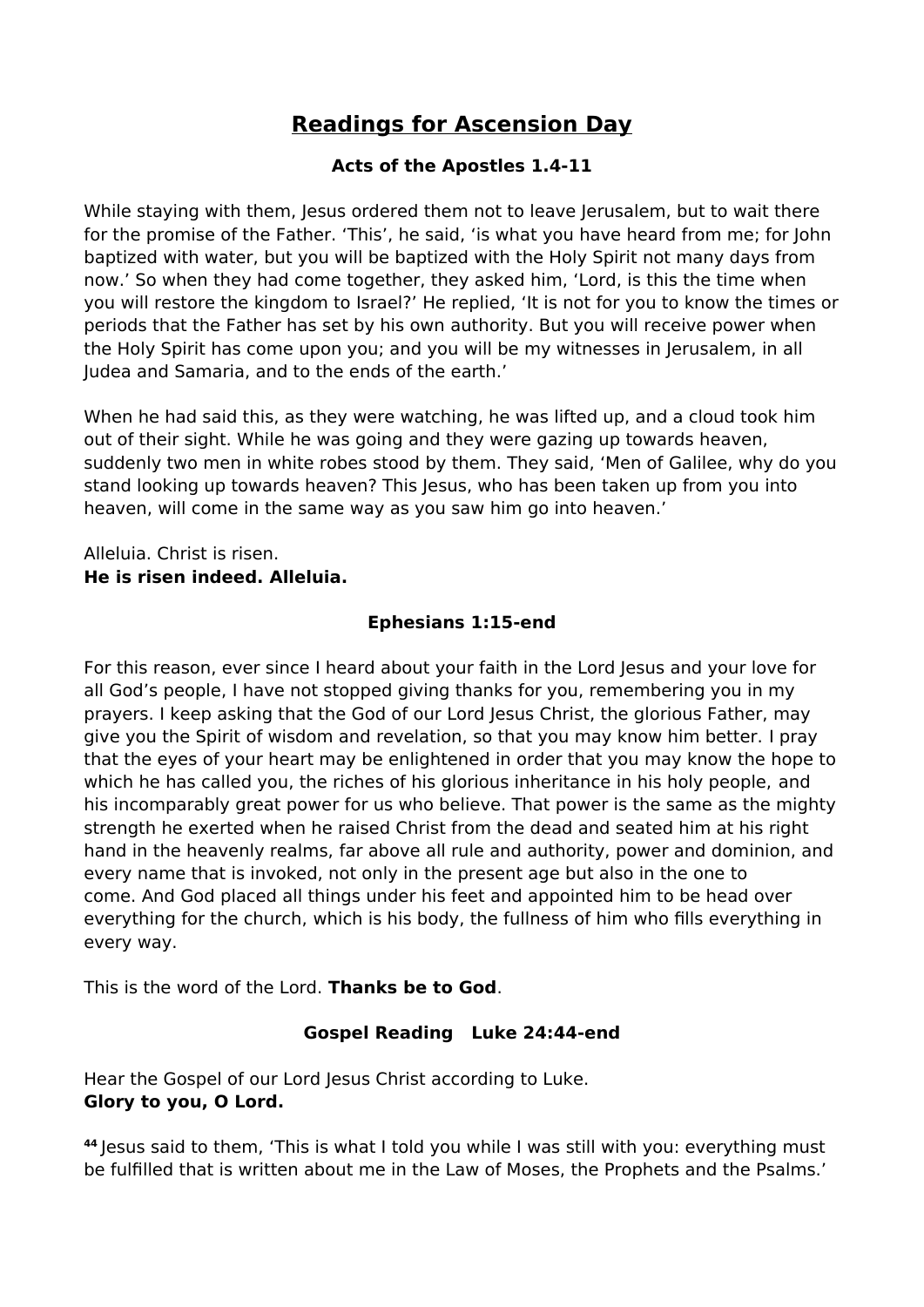**<sup>45</sup>** Then he opened their minds so they could understand the Scriptures. **<sup>46</sup>** He told them, 'This is what is written: The Messiah will suffer and rise from the dead on the third day, **<sup>47</sup>** and repentance for the forgiveness of sins will be preached in his name to all nations, beginning at Jerusalem. **<sup>48</sup>** You are witnesses of these things. **<sup>49</sup>** I am going to send you what my Father has promised; but stay in the city until you have been clothed with power from on high.'

**<sup>50</sup>** When he had led them out to the vicinity of Bethany, he lifted up his hands and blessed them. **<sup>51</sup>** While he was blessing them, he left them and was taken up into heaven. **<sup>52</sup>** Then they worshipped him and returned to Jerusalem with great joy. **<sup>53</sup>** And they stayed continually at the temple, praising God.

This is the Gospel of the Lord. **Praise to you, O Christ.**

### **Reflection**

How would you feel if you read a book and found that the last page was missing? When it comes to Jesus we sometimes do something similar. We read of Good Friday, Easter Morning and then on to the gifts of his Spirit at Pentecost, virtually overlooking his Ascension.

Why not take time to imagine what it must have been like to actually be there:

## **1. Seeing Jesus ascend and the disciples' reaction.**

Now turn your thoughts to what it must have been like in heaven:

### **2. Imagine yourself witnessing Jesus' entrance into heaven as he comes home, the triumphant conqueror, God and also a man and wow! The celebration!**

 $14$  Therefore, since we have a great high priest who has ascended into heaven, Jesus the Son of God, let us hold firmly to the faith we profess. <sup>15</sup> For we do not have a high priest who is unable to feel sympathy for our weaknesses, but we have one who has been tempted in every way, just as we are  $-$  yet he did not sin.  $16$  Let us then approach God's throne of grace with confidence, so that we may receive mercy and find grace to help us in our time of need. (Hebrews 4)

What an amazing Saviour we have!

In this Ascensiontide, let's take up the annual invitation to prayer from the Archbishops of Canterbury and York. For eleven days, from Ascension to Pentecost, the worldwide Church is called to pray as local churches, as households and as individuals for friends, families, communities and countries to come to know the saving love of God in Jesus Christ, and for ourselves that empowered by God's Spirit we would grow in confidence to demonstrate and speak about God's love.

## **A little more about Thy Kingdom Come…**